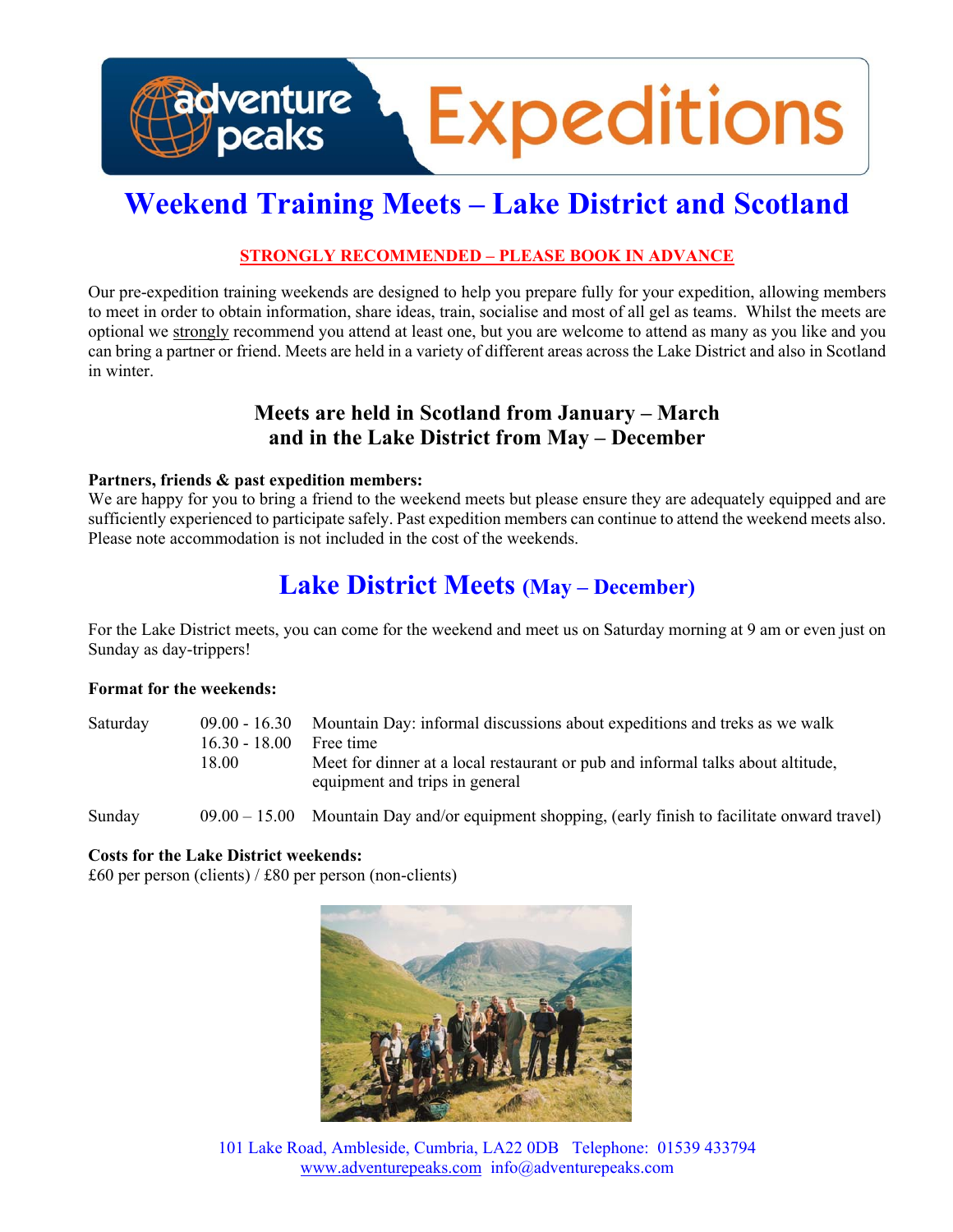# **Lake District Weekend Dates**

Please meet at the designated place ready to leave **promptly at 9:00 am.** Please make your own arrangements for accommodation – some choices are listed below.

| <b>Date</b>        | Location, accommodation options and approx. prices                                                                                                                                          | Meet at:                                                       |
|--------------------|---------------------------------------------------------------------------------------------------------------------------------------------------------------------------------------------|----------------------------------------------------------------|
| May 14-15<br>2022  | <b>Thirlmere:</b><br>Thirlspot Farm Campsite 01768 772551<br>http://www.thirlspotfarmcamping.co.uk/Amenities.html (£8 pppn plus car £2)<br>Kings Head Hotel                                 | Sat 9.00 am by<br>Kings Head Hotel                             |
|                    | https://www.lakedistrictinns.co.uk/kings-head                                                                                                                                               | Sat 9.00 am by                                                 |
| June 11-12<br>2022 | <b>Buttermere:</b><br>Syke Farm Campsite 01768 770222 www.sykefarmcampsite.com (£8.50 pppn<br>plus car £4)                                                                                  |                                                                |
|                    | Bridge Hotel 01768 770252 www.bridge-hotel.com (from £119.50 pppn)                                                                                                                          |                                                                |
|                    | Swinside End Farm B&B 01900 85134 www.swinsideendfarm.co.uk (£44 pppn)                                                                                                                      |                                                                |
| July 16-17<br>2022 | <b>Borrowdale:</b><br>Chapel House Farm Campsite 01768 777256<br>https://chapelhousefarmcampsite.co.uk (£9 pppn)<br>YHA Borrowdale 03453719624 https://www.yha.org.uk/hostel/yha-borrowdale | Sat 9.00 am at<br>Entrance to<br>Chapel House<br>Farm Campsite |
| Sept 17-18         | <b>Braithwaite:</b>                                                                                                                                                                         | Sat 9.00 am by                                                 |
| 2022               | Braithwaite Village C&CC Campsite<br>Not far from Keswick, so plenty of B&B/Hotel options.                                                                                                  | Powter Howe<br>Main Car Park<br>Grid Ref: NY 220               |
|                    |                                                                                                                                                                                             | 265                                                            |
| Oct 15-16<br>2022  | Langdale: (pictured below)<br>The New Dungeon Ghyll, Langdale 01539 437213 www.dungeon-ghyll.co.uk<br>$(from £65$ pppn $)$                                                                  | Sat 9.00 am by<br>the New Dungeon<br>Ghyll Inn                 |
|                    | NT Campsite 01539 432733 www.nationaltrust.org.uk (from £24 per w/e)                                                                                                                        |                                                                |
| Nov 12-13<br>2022  | <b>Brotherswater:</b><br>Brotherswater Inn near Ullswater 01768 482239                                                                                                                      | Sat 9.00 am by<br><b>Brotherswater Inn</b>                     |
|                    | Bunkhouse from £18.50 pppn, Campsite from £12.25 pppn                                                                                                                                       |                                                                |
| Dec 10-11<br>2022  | To be decided upon reaching minimum numbers                                                                                                                                                 |                                                                |



101 Lake Road, Ambleside, Cumbria, LA22 0DB Telephone: 01539 433794 www.adventurepeaks.com info@adventurepeaks.com